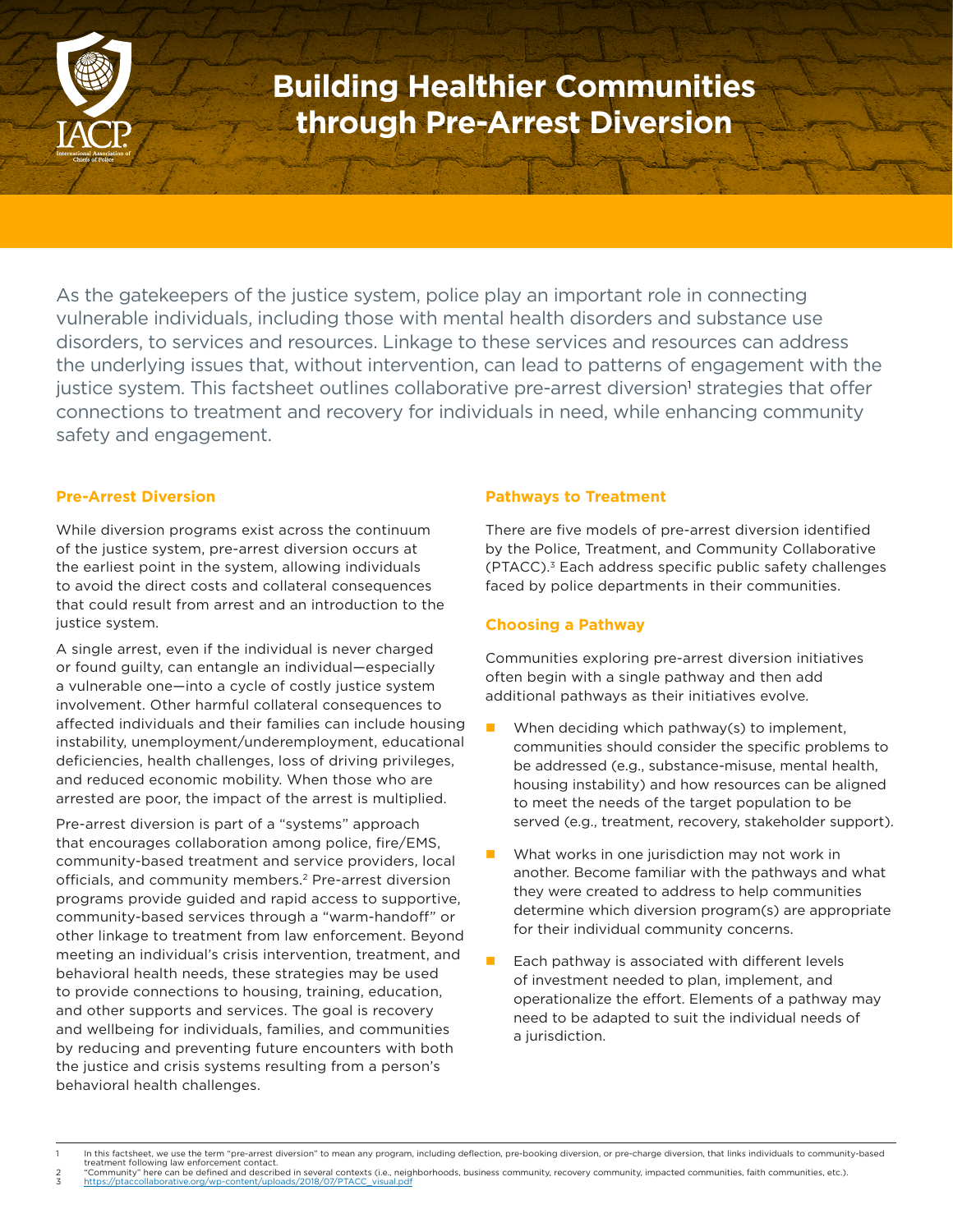

# **Building Healthier Communities through Pre-Arrest Diversion**

| <b>Pathway</b>                        | <b>Description</b>                                                                                                                                                                                                                                                  | <b>Target Population</b>                                                                                 |
|---------------------------------------|---------------------------------------------------------------------------------------------------------------------------------------------------------------------------------------------------------------------------------------------------------------------|----------------------------------------------------------------------------------------------------------|
| <b>Self-Referral</b>                  | An individual voluntarily initiates contact with a first<br>responder agency (law enforcement, fire services, or EMS)<br>for a treatment referral. If the contact is initiated with a<br>police agency, the individual makes the contact without<br>fear of arrest. | Individuals with Substance<br>Use Disorders                                                              |
| <b>Active</b><br><b>Outreach</b>      | A first responder intentionally seeks out an individual(s)<br>to refer to or engage in treatment, and outreach is often<br>done by a team consisting of a clinician and/or peer with<br>lived experience.                                                           | Individuals with Substance<br>Use Disorders                                                              |
| <b>Naloxone</b><br><b>Plus</b>        | A co-responder team conducts outreach specifically to<br>individuals who have experienced a recent overdose to<br>engage and provide a linkage to crisis-level treatment.                                                                                           | Individuals with Opioid<br>Use Disorder                                                                  |
| <b>Officer</b><br><b>Prevention</b>   | During routine activities like patrol, police initiate the<br>treatment engagement, but no charges are filed.                                                                                                                                                       | Persons in crisis or with mental health<br>disorders, experiencing homelessness,<br>sex workers, etc.    |
| <b>Officer</b><br><b>Intervention</b> | At point of contact, police initiate the treatment<br>engagement. Citations are issued or charges are held in<br>abeyance until treatment and/or social service plan is<br>successfully completed.                                                                  | Individuals charged with nonviolent<br>crimes and assessed to be low- to<br>moderate-risk of reoffending |

### **Implementation Considerations**

#### **Pre-Arrest Diversion Partnerships**

Effective collaboration with policymakers, justice system stakeholders, fire/EMS, behavioral health and treatment providers, researchers, and community members builds a strong foundation for pre-arrest diversion programs.

- Local policymakers can help increase treatment capacity, become allies in working with various sectors of your community, and create access to funding.
- Justice system stakeholders share many concerns around public safety and can use their roles to help reduce barriers to diversion (e.g., clearing warrants, lifting restrictions on travel to treatment facilities that would violate probation or parole, coordinating

the time of release from local jail to participate in treatment, etc.).

- $\blacksquare$  Local behavioral health, community treatment, and health and human service agency leaders are important partners when considering the question "Divert to where?" They know the status of existing services and can assist in addressing service gaps and building capacity. This is crucial since diversion efforts can overwhelm local treatment resources, capacity, and availability, which can create barriers to access.
- Engaging community members, particularly from communities affected by crime, people who have been impacted by or involved with the justice system, and individuals in recovery from substance use disorders, can bring diverse perspectives to enhance and sustain diversion efforts.